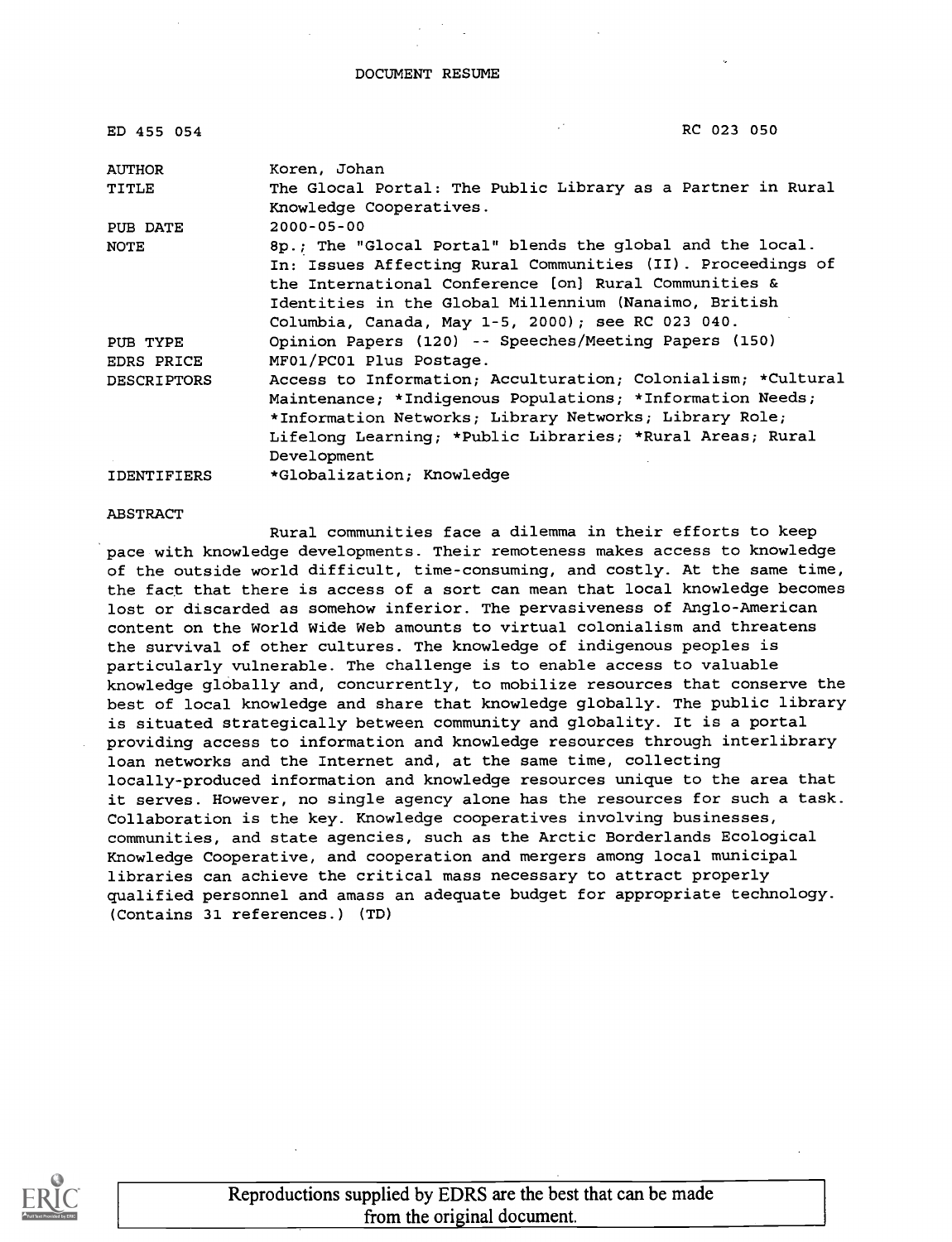# The Glocal Portal: The Public Library As A Partner In Rural Knowledge **Cooperatives**

Johan Koren, USA

"PERMISSION TO REPRODUCE THIS MATERIAL HAS BEEN GRANTED BY

J.C. Montgomery

TO THE EDUCATIONAL RESOURCES INFORMATION CENTER (ERIC)."

U.S. DEPARTMENT OF EDUCATION Office of Educational Research and Improvement EDUCATIONAL RESOURCES INFORMATION CENTER (ERIC)

**if** This document has been reproduced as<br>received from the person or organization<br>originating it.

O Minor changes have been made to improve reproduction quality.

 $\bullet$ Points of view or opinions stated in this docu-ment do not necessarily represent official OERI position or policy.

 $\Delta \sim 10$  $\overline{\phantom{a}}$ 

BEST COPY AVAILABLE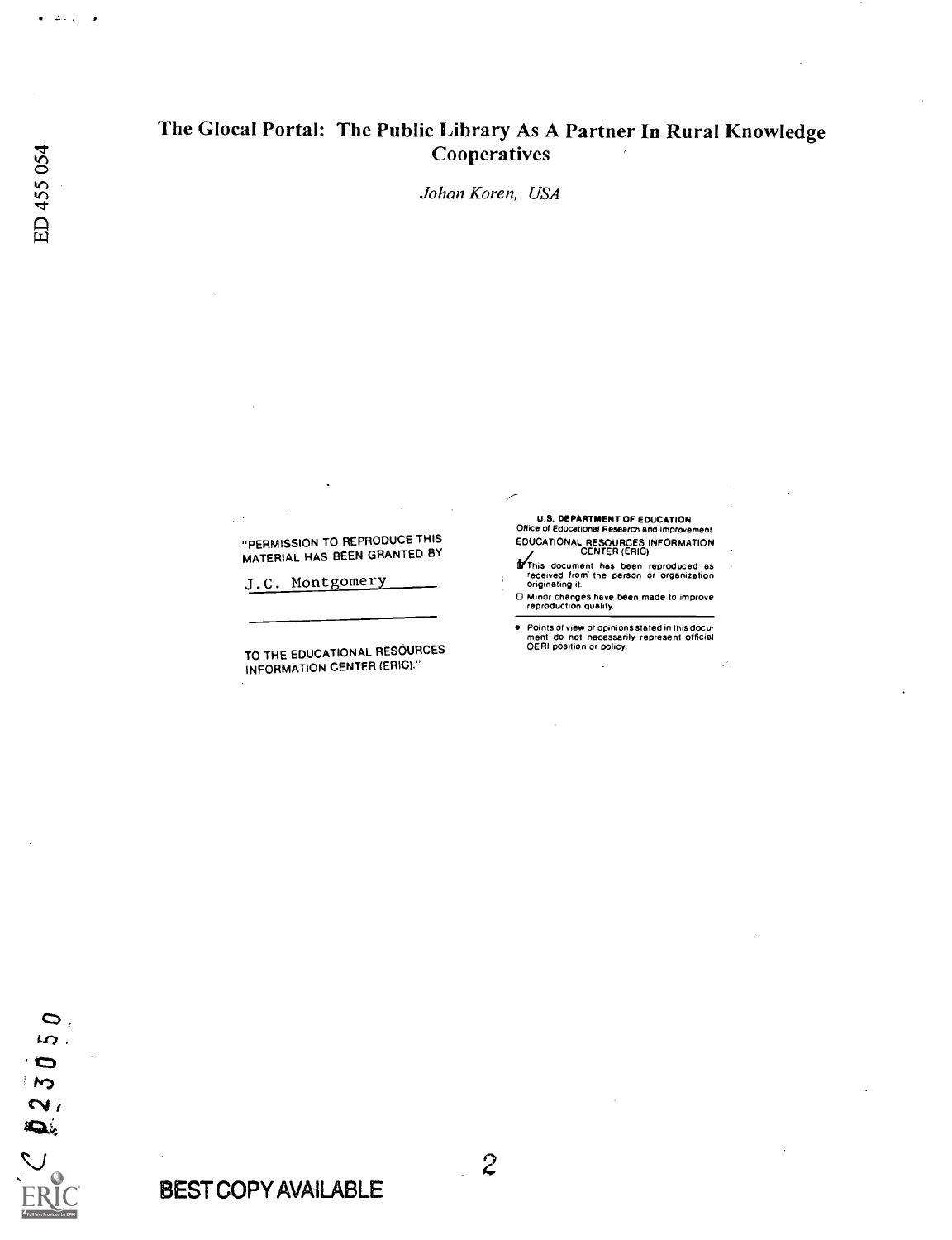## The Glocal Portal: The Public Library As A Partner In Rural Knowledge **Cooperatives**

Johan Koren, USA

#### Abstract

Knowledge is the fuel of community development. Schools and services deal in knowledge, as do businesses, and without access to it, all stagnate. Rural communities face a action." dual dilemma in their efforts to keep pace with knowledge developments. Their remoteness makes access to the knowledge of the world "outside" difficult, time-consuming and costly. At the same time, the very fact that there nevertheless is access of a sort can mean that local knowledge becomes lost or discarded as somehow inferior. The knowledge of indigenous peoples is particularly vulnerable. The challenge, then, will be to mobilize resources that enable access to valuable knowledge globally and concurrently mobilize resources that can conserve the best of local knowledge and, more, share that knowledge globally. The public library has been called a "strategic inbetween element" between community and globality. It stands, Janus-like, as a portal providing access to information and knowledge resources through the traditional channels of the inter-library loan networks and now also through the Internet, and, at the same time, has collected locally-produced information and knowledge resources that are unique to the area that it serves. Alone, however, no single agency has the resources for such a task. Cooperation and collaboration is the key, as it was with electrification. Knowledge cooperatives are suggested as a solution, similar to the North Yukon Ecological Knowledge Cooperative, with a broader application.

#### Knowledge: The Resource for the Millennium

Knowledge is the fuel of community development. Schools and services deal in knowledge, as do businesses, and without access to it, all stagnate. Indeed, knowledge has been proclaimed "the currency of the new millennium." (Kochikar, 2000). The closing years of the 1990s saw a proliferation of publications touting the centrality of knowledge and the necessity to manage a company's knowledge assets, to the extent that knowledge management (KM) became established as a recognized academic subject at the graduate level and a standard text issued under the aegis of the American Society for Information Science (Srikantaiah and Koenig, 2000).

Yet knowledge is no entirely new interest that has sprung fully-fledged to human attention in the 1990s. The Wisdom literature of the Old Testament extolled the virtues of knowledge:

Choose my instruction instead of silver knowledge rather than choice gold, for wisdom is more precious than rubies,and nothing you desire can compare with her (Proverbs 8:10-11, NIV).

Even before that, the Bhagavad-Gita asserted that "Knowledge, the object of knowledge and the knower are the three factors which motivate action; the senses, the work and the doer comprise the threefold basis of Indeed, a whole branch of philosophy, namely epistemology, has struggled with the meaning of knowledge since ancient times, as Pemberton clearly demonstrates (1998).

But why this emphasis on knowledge at this juncture in human history? Pemberton (1998) hints at one reason in his inclusion of a table delineating the evolution of the management of organizational resources, from the financial management of capital in the 1920s, through the management of manpower, materials, facilities, information, service, information technology in the successive decades following, until finally knowledge management emerges in the 1990s. Prusak (1998), however, points to a more timely cause than mere evolution: globalization of the economy, "which is putting terrific pressure on firms for increased adaptability, innovation, and process speed." Charles Leadbeater (1999) puts a more sinister twist on this phenomenon by laying the blame at the door of "finance capitalism, the most obvious and maligned force, . . . the disruptive power of deregulated, interconnected global financial markets, which swill around the world in pursuit of shareholder value." At times allied with financial capitalism, at times at odds with it, Leadbeater sees two other forces driving changes in the economy: the one harnesses the knowledge capital in "the drive to generate new ideas and turn them speedily into commercial products and services," the other channels social capital, the relationships between people and organizations, into an "ethic of trust and collaboration . . . [towards the goal] of creating social solidarity." It is Leadbeater's conclusion that the aim of development must be "to harness the power of both markets and community to the more fundamental goal of creating and spreading knowledge." (1999).

But this allows us no opportunity to arrive at a definition of the concept of this thing that is to be created, spread and managed in the face of globalization. Knowledge can be as slippery a notion to pin down as *information*, and, indeed, in many contexts, the two are erroneously used are erroneously used interchangeably. Davenport and Prusak (1998) assert that knowledge is close to action, and echo the Bhagavad-Gita in their insistence that knowledge cannot be separated from the knower: "Knowledge exists within people, part and parcel of human

 $\bullet$ in.  $\bullet$  $\boldsymbol{\kappa}$  $\sim$  $\boldsymbol{\Omega}_k$ 

 $3^{61}$ 3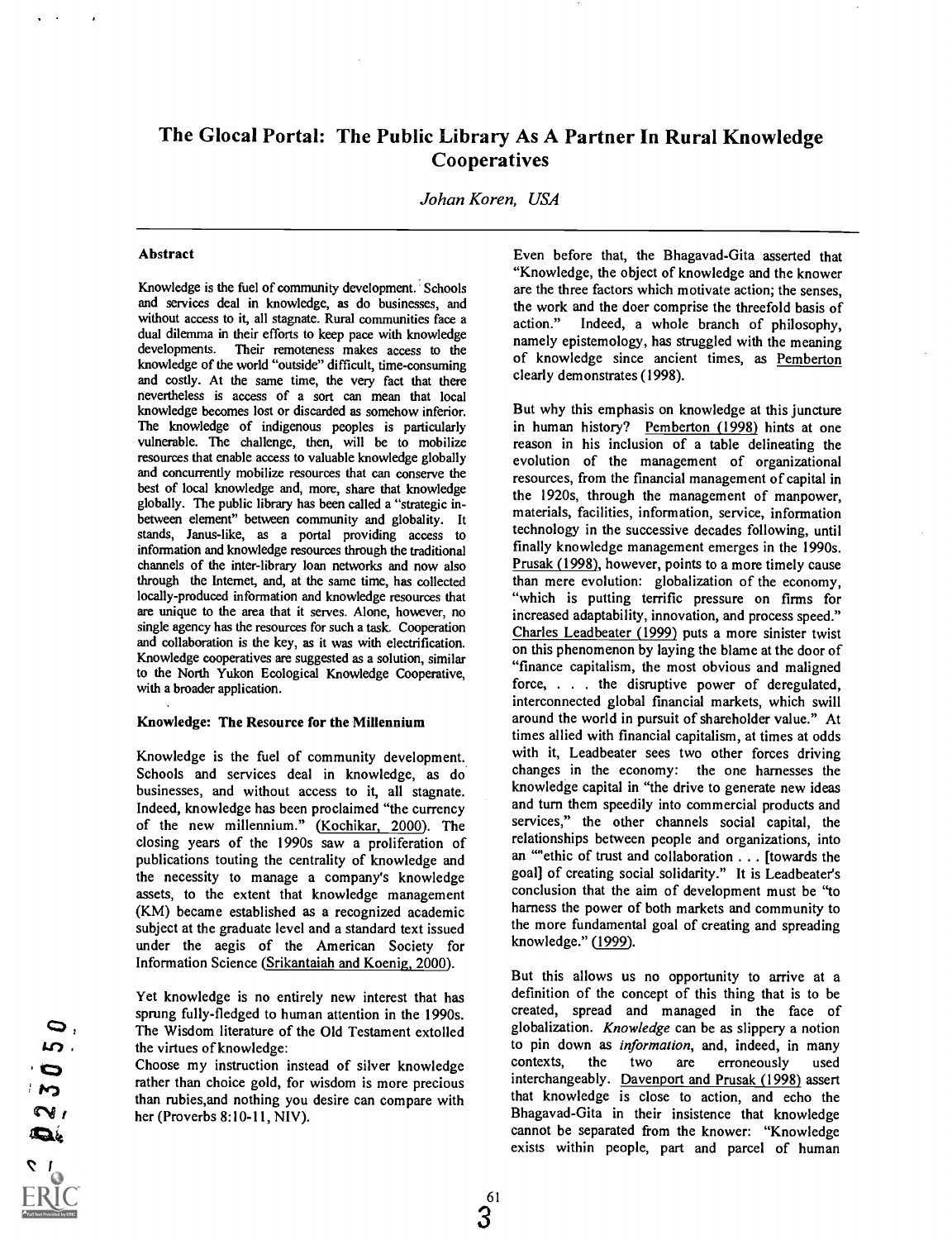complexity and unpredictability." Its key components are "experience, truth, judgment and rules of thumb." And its manifestations can be explicit or tacit: recorded in human- or machine-readable form, and the domain of records managers, archivists or librarians (Srikantaiah, 2000) or stored in the human memory, barely conscious, the knowledge of the practitioner in context (Crowley, 2000).

This concept of knowledge has consequences for education in a global economy, as Cogburn (1998) points out, citing an argument from the Global Information Infrastructure Commission (GIIC at http://www.giic.org/), an international, independent, non-governmental private sector organization:

The globalization of the economy and its concomitant demands on the workforce requires a different education that enhances the ability of learners to access, assess, adopt, and apply knowledge, to think independently, to exercise appropriate judgment and to collaborate with others to make sense of new situations. The objective of education is no longer simply to convey a body of knowledge, but to teach how to learn, problem-solve and synthesize the old with the new. (1998)

Traditionally structured systems of education are increasingly ineffective in the production of graduates who can attain such knowledge. "More importantly," asserts Cogburn (1998), again quoting from the GIIC, "knowledge based businesses often complain that graduates lack the capacity to learn new skills and assimilate new knowledge." A crucial skill in this connection must be to come to grips with the forces which are shaping this globalization and channel the technology and the infrastructure of global knowledge to the advantage of the local community.

### Knowledge in the rural context

Rural communities face a dual dilemma in their efforts to keep pace with knowledge developments in this globalized economy. On the one hand, there is the same challenge Cogburn (1998) indicates for developing countries, namely, a lack, or at best a disproportionate distribution, of access to the technological infrastructure necessary for the production and dissemination of knowledge. On the other hand, the very fact that there nevertheless is access of a sort can mean that local knowledge becomes lost or discarded as somehow inferior. The pervasiveness of Anglo-American culture on the Internet has led to fears for the survival of other cultures. The Norwegian government's action plan for information technology in the cultural arena for the years 1998-2001, "Skape, bevare, formidle" [Create, preserve, disseminate] (1997) explicitly cites the threats to the survival of Norwegian language and culture when it claims, without supporting statistics, that over 90% of the content of the World Wide Web is in the English language. In the same way, Justin Chisenga (1999) warns, unless "deliberate steps are taken to contribute to global information, the [African]

continent's millions of inhabitants will never access their own content, and will forever, even in the electronic age, remain consumers of electronic information and cultural products produced from outside the continent." Nazer (1999) goes so far as to call th pervasiveness of Anglo-American content an outright "Western colonization of the Global Village."

The extent to which such fears are justified has yet to be determined. Whatever may be the case, it can be argued that native knowledge could be seen as particularly vulnerable in this regard. The culture, languages and traditional knowledge of indigenous peoples has long been under threat, both passive and active, from the dominant cultures of the nation states that have entered their ancient domains. Phebe Fiellström (1968) depicted the ethnocentrism of the Swedish crown from its earliest dealings with the Sdmi (the indigenous peoples of the Nordic countries, traditionally called Lapps, a term considered offensive by the Sámi themselves, with its connotation of rags and patches, since lapp=patch), as far back as the 1600s and before, as it assessed the Sami economy and division of labor according to the values of the Swedish farmers' economy. prejudice and active (and passive) government attempts to assimilate indigenous peoples and destroy their language and culture can be documented from other regions of the world. It is interesting, for example, that, while the Norwegian government's Action Plan for IT in the cultural arena (Skape, bevare, formidle, 1997) talks of the "integration" of of "foreign" origin and specifically immigrants to Norway, the position of the unique native Sámi culture receives no mention. At the same time, there are the difficulties experienced by the minorities within the minorities, such as the South Saemi of North Central Scandinavia (approximately Trondheim to Bodø and east into Sweden, see the map at the end of the paper), whose language is almost as distinct from the majority North Sámi as Norwegian is from German. Efforts to preserve their distinct language and culture have included the South Saemi's own insistence on the continuance of their residential schools and a special bookmobile service instituted by the Nordland Regional Library. (Elsvatn, 1999).

Indigenous knowledge has value for rural communities, as the activities of the World Bank demonstrate (see Building on Local Knowledge, 1998-99). Sharing that knowledge and applying it to common problems is crucial. Fikret Berkes (1999) summarizes the main lessons of traditional ecological knowledge into three clusters: the combination of unity and diversity in traditional indigenous systems, the advantages of participatory, community-based resource management, and the potential of forging new and meaningful ethical principles for ecological management. Berkes writes elsewhere (1998) of the "complementarity of traditional and Western [ecological] knowledge at a practical level." A challenging model of participatory, community-based



4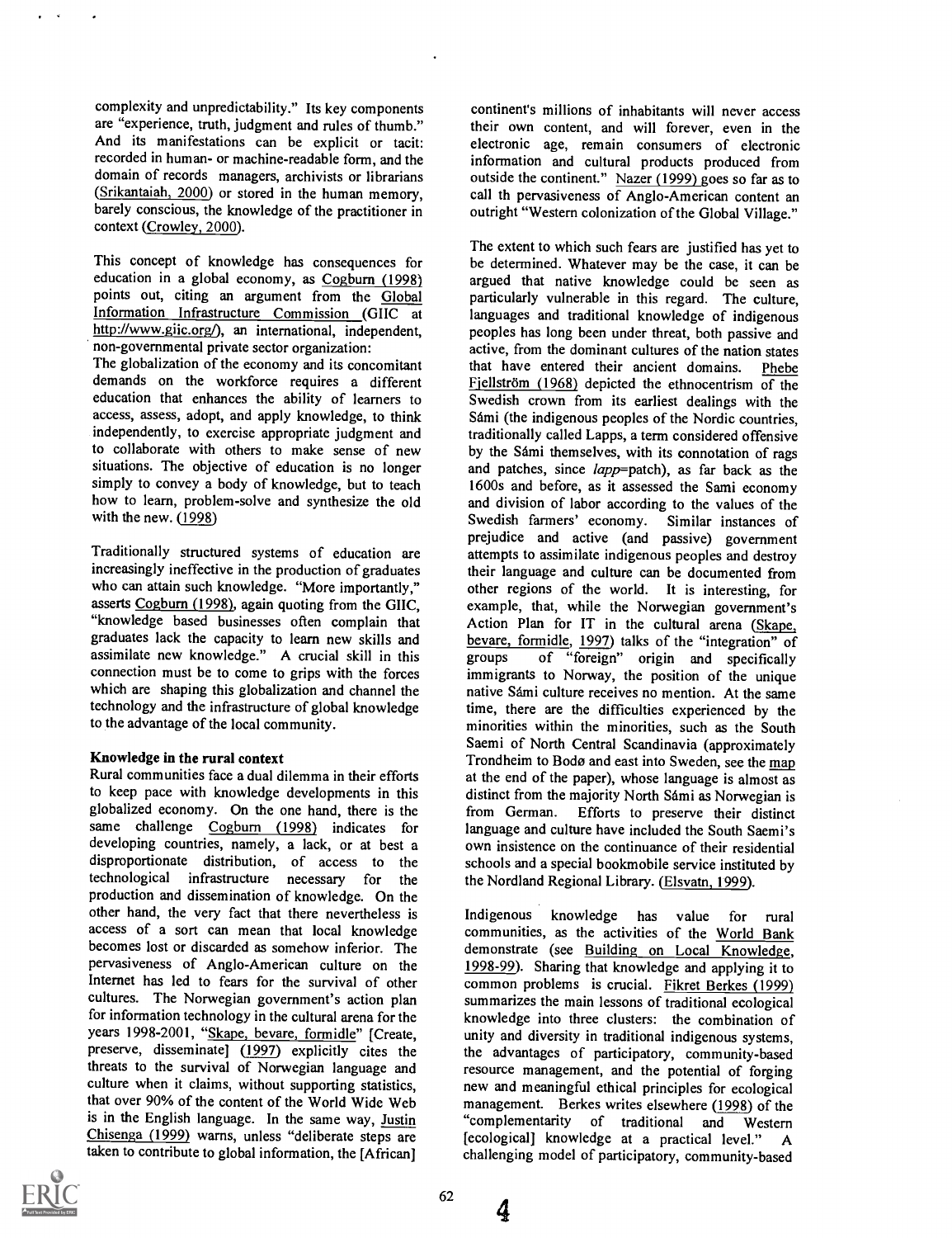initiatives may be found in the ecological knowledge cooperative, described by Kofinas (1998) as a "collaborative alliance of First Nation organizations, co-management bodies, state agencies, and resources user communities. Its objective is to monitor the trends of environmental change." The successor would appear to be the Arctic Borderlands Ecological Knowledge Cooperative, which has established a presence on the World Wide Web, in part to meet "a need to easily find information on research and monitoring, both past and present, in the Northern Yukon and adjacent Alaska and NWT." (1999) It was decided already at the opening meeting in 1994 that "an important part of the Co-op should be to bring together science and local/traditional knowledge." (Arctic Borderlands Knowledge Co-op: An overview). There is an information page as part of the website which includes an Arctic Borderlands Database of Information Sources, which provides access to references, including reports, series of reports, file sets, map series, and data sets. Clearly, the Co-op sees part of its role as a portal to local knowledge.

## The Global-Local Portal

These cooperative endeavors do not, however, explicitly mention one institution that has traditionally acted as a repository both of global and local knowledge and can therefore play a central role in the knowledge environment within the rural community. The public library has been called a "strategic inbetween element" between community and globality. (Lund, 1991). It stands, Janus-like, as a portal providing access to information and knowledge resources through the traditional channels of the interlibrary loan networks and now also through the Internet. At the same time, the public library has South Saemi cultural center in Snåsa, north of collected locally-produced information and knowledge resources that are unique to the area that it serves. Indeed, the public library as a meeting place both physically and intellectually between the global and the local gainsays the traditional discourse of opposition between the two that Robertson (1995) warns against.

Bernard Vavrek, director of the Center for the Study of Rural Librarianship at Clarion University, discusses the role of the public library in the rural community (1995), and sees a potential for the library as a provider of lifelong learning. In addition, Yu, et al. (1999) describe the development, potentials and implications for public libraries as participants and potential leaders in the advent of community networks. There are barriers, however, in the form of attitudes and paucity of resources, both financial and Nevertheless, the success stories investigated by Salmon (1999) suggest that growth, vitality and a relevant role do exist as a result of a number of factors: enthusiastic interest, careful assessment, initiative, getting help from others, planning, realizing new knowledge and learning, and,

especially, cooperative efforts. And it is precisely in such cooperative efforts that rural development has traditionally been furthered, as, for example, in the area of electrification, which has been seen as a model for the development of viable telecommunications networks in rural areas (Marek, 1995, Freshwater, 1998).

## A Cooperative Partner for Glocal Development

Johannisson (1994) has demonstrated "glocalization" as "a generic (small-business) approach to create competitiveness where penetration of glo-bal [sic] product and resource markets is combined with an advanced integration in a lo-cal<br>[sic] entrepreneurial context." The local entrepreneurial context." The local entrepreneurial context he shows from his own and other empirical evidence to be grounded in local/regional networks where an international orientation has become "a collective property," a global demand for "customized products and associated production technology" is being met, there is a high tolerance for the necessary risks involved, there are synergies involved in the blending of competition and cooperation ("coopetition", see Buchen, 1994), and finally, there exists a high degree of local ingenuity and variety.

Such a glocalization strategy, blending together the global and the local, could be best served through the creation of diverse, multicultural cooperatives similar to the Arctic Borderlands Ecological Knowledge Cooperative, where the aim is the pooling of a broader knowledge capital both locally and globally, toward the retrieval and harnessing of greater resources. A possible application can be found in the north central areas of Norway and Sweden. Saemien Sijte, the Trondheim, (see map) initiated in 1996 a pilot project in cooperation with tourist organizations in North Trondelag and the North Trondelag Regional Council. The aim was to develop "market oriented products and product packages both connected to and independent of Saemien Sijte," which could present South Saemi culture for the tourist market. (Sørsamisk næringsliv og kulturformidling, 1997). Because such product development would take time and financing, this pilot project focused on an analysis of the cultural and political prerequisites for product development and stimulation for further development. Essentially, the project was the first step in a knowledge assessment/knowledge mobilization project.

On their own, the developers of this project could not hope to develop the expertise and the knowledge required to create an infrastructure and develop and market a product that will attract tourists to the region, as **Elsvatn (1999)** points out. It requires input from business, tourist boards, and education in languages and launching out to foster contacts with potential visitors and tour operators from other parts of the world. It requires building a database of knowledge

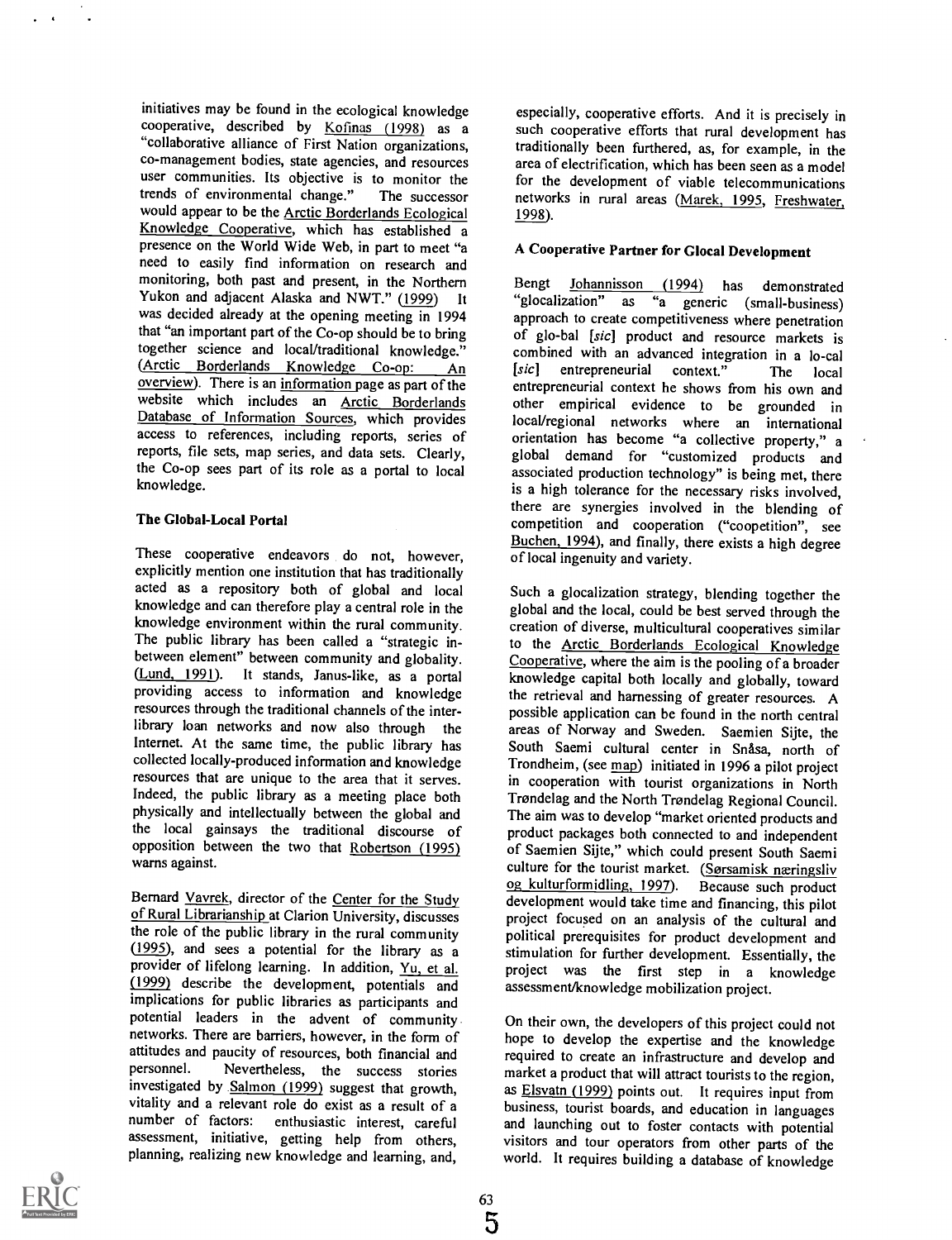both local and global. Survival of rural areas demands participation in cooperative ventures of this kind, similar to the Basque Mondragon groups. MacLeod (1997) offers an optimistic picture of the benefits of cooperative participation:

In this age of giant business and giant government, where small community groups feel powerless against forces which are destructive of their fundamental values, the community business approach offers an appropriate technology that is within the reach of all of us. It is something doable for those who are concerned about unemployment and the decline of our communities. It is something that we can do which is based upon traditional values of sharing and mutual responsibility. It is old-fashioned in many ways, but it we are to have a future, it also the way of the future. (1997).

The local public library has a clear role to play in this cooperative, as the glocal portal, standing at the threshold between the global and the local. And not only as a repository and a compiler of knowledge. The library can also furnish the physical space for meetings of this knowledge cooperative. However, here, too, critical mass is essential, in order to attract properly qualified personnel and amass a budget suitable for appropriate technology. Regional cooperation and even mergers among local municipal libraries into regional library systems like Minnesota's Traverse des Sioux Library System or leadership from the centralized regional and state libraries can provide such critical mass. Adaptation of local library networking projects pioneered by a Norwegian regional library, Nordland fylkesbibliotek (Nilsen, 2000), making possible the alleviation of limited technology and personnel resources at the local level, would provide much needed technological support and, by extension, allow greater access to global knowledge sources. The addition of other local participants combining to create a regional knowledge cooperative motivated by the shared values of community could see similar results to the famous cooperatives of Mondragon. (MacLeod, 1997).

#### References

Arctic Borderlands Ecological Cooperative (©1997, 1998, 1999). Retrieved February 4, 2000 on the World Wide Web: http://taiga.net/coop/index.html.

Berkes, F. (1998). Do resource users learn from management disasters? Indigenous management and social learning in James Bay. Presented at "Crossing Boundaries," the seventh annual conference of the International Association for the Study of Common Property, Vancouver, British Columbia, Canada, June 10-14, 1998. Retrieved February 4, 2000 on the World Wide Web:

http://www.indiana.edu/~iascp/Final/berkes.pdf.

Berkes, F. (1999). Sacred ecology: Traditional ecological knowledge and resources management. Philadelphia: Taylor and Francis.

Buchen, Irving H. (1994, November). The collaborative customer: The benefits of "coopetition". Telemarketing Magazine 13, (5), 45-46. Retrieved March 31, OCLC First Sirch on the World Wide Web. http://newfirstsearch.ocic.org/WebZJFSPage:pagename= tempftascii:pagetype=print:entityprinting=true:entitycurr ecno=8:sessionid=sp02sw13-33086-c6hmhonrqcg2wg:entitypagenum=43:0

Chisenga, J. (1999). Global information infrastructure and the question of African content. Paper presented at the 65th International Federation of Library Associations and Institutions (IFLA) Council and General Conference, Bangkok, Thailand, August 20 - August 28, 1999. Retrieved February 4, 2000 on the World Wide Web: http://www.ifla.org/IV/ifla65/papers/118-116e.htm.

Cogburn. D. L. (1998). Globalization, knowledge, education and training in the information age. Paper presented at INFOethics '98, the Second International Congress on Ethical, Legal and Societal Challenges of Cyberspace, 1-3 October 1998 in Monte-Carlo, Principality of Monaco. Retrieved February 4, 2000 on the World Wide Web: http://www.unesco.org/webworld/infoethics\_2/eng/paper

s/paper\_23.htm

Crowley, B. (2000). Tacit knowledge and quality assurance: Bridging the theory-practice divide. In Srikantaiah, T. K. and Koenig, M. E. D. (Eds). Knowledge management for the information professional. (pp. 205-220.). ASIS Monograph series. Medford, NJ: Information Today, Inc., for the American Society for Information Science Davenport, T. H. and Prusak, L. (1998). Working knowledge: How organizations manage what they know. Boston: Harvard Business School Press.

Elsvatn, Leif. (1999). Bevaring av sørsamisk språk: Hvem sitt ansvar? [The preservation of the South Saemi language: Whose responsibility?]. Presentation at Seminar om sorsamisk forskning og undervisning, a seminar on South Saemi research and education arranged by the Senter for samiske studier/Center for Sámi studies and the Faculty of the Humanities at the University of Tromsø, April 8<sup>th</sup>-9<sup>th</sup>, 1999. Retrieved February 5, 2000 on the World Wide Web.

http://www.uit.no/ssweb/dok/seminar/sorsamisk/ELSVA TN.html.

Fjellström, P. (1968). Lapska kulturkontakter [Lappish cultural contacts]. Samefolket, 10-12, 199 - 208. Retrieved February 4, 2000 on the World Wide Web: http://www.samefolket.se/archive/okt6817s.htm.



 $64$  6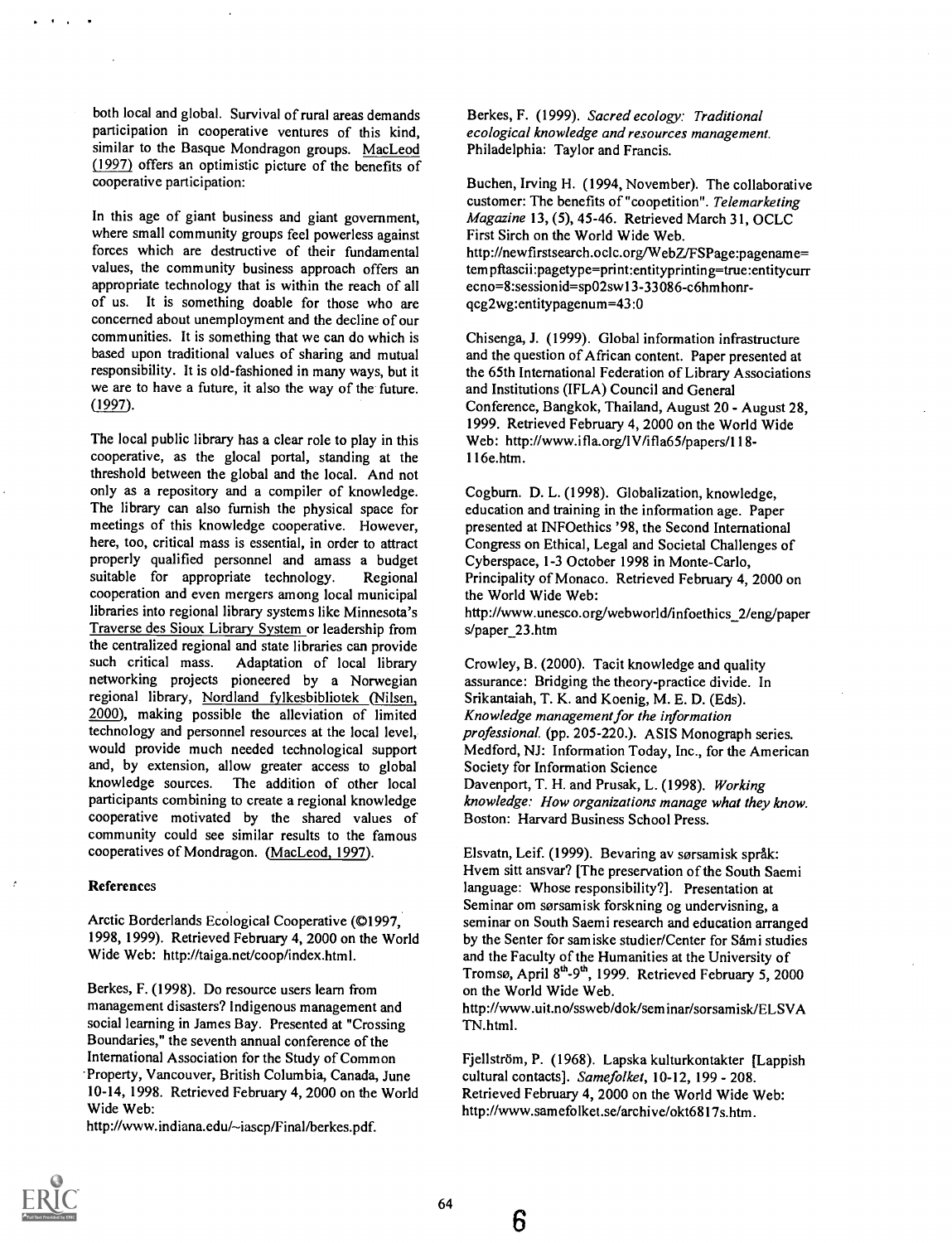Freshwater, D. (1998, Winter). Rural America's information age. Forum for Applied Research and Public Policy, 13 (4), 72-9.

Johannisson, B.. (1994). Building a "glocal" strategy. internationalizing small firms through local networking. Paper presented at the International Council on Small Business 39th Annual World Conference, Strasbourg, June 27-29, 1994. Retrieved February 4, 2000 on the World Wide Web:

http://www.sbaer.uca.edu/docs/proceedings/94ics127.txt.

Kochikar, V. P. (2000). Knowledge  $-$  The currency of the new millennium. Retrieved February 4, 2000 on the World Wide Web:

http://www.sveiby.com.au/km\_white\_paper.htm Posted February 2000 on What's New at Sveiby Knowledge Management,

http://www.sveiby.com.au/WhatsNew.htm.

Kofinas, G., Eamer, J. and Russell, D. (1998). The North Yukon Ecological Knowledge Cooperative Melding Methods to Monitor a Caribou Commons. Retrieved February 4, 2000 on the World Wide Web: http://www.sfu.ca/~iascp98/kofinas.htm.

Leadbeater, C. (1999, July 12). Towards the knowledge society. New Statesman (1996). 128 (4444), 25-28.

Lund, N. W. (1991). The local Library as a strategic inbetween element in an integrated strategy for integration and segregation of the peripheral regions. In

Folkebibliotek, lokalsamfund og hverdagsliv - udvalgte arbejder af Niels Windfeld Lund 1978-98. [Public libraries, local communities and everyday life: Selected works of Niels Windfeld

Lund, 1978-98.] Norsk Bibliotekforskning (1998) issue 10b. (Reprinted from nordREFO 4, 120-129.)

MacLeod, G. (1997). From Mondragon to America: Experiments in community economic development. Sydney, N. S.: University College of Cape Breton Press.

Marek, K. (1995). Rural development through electrification: A model from yesterday for today's electronic development issues. Rural Libraries 15 (2), 7-13.

Nazer, H. M. (1999). Power of a third kind: The Western attempt to colonize the global village. Westport, CT: Praeger.

Nilsen, D. A. (2000, January 11). Prosjektrapport: Lokale løsninger på sentrale maskiner. [Project report: Local solutions on central machines]. Mo i Rana: Nordland fylkesbibliotek [Nordland Regional Library]. Retrieved February 4, 2000 on the World Wide Web. http://www.rana.fylkesbibl.no/fylket/prosjekt/rapport.ht m.

Pemberton, J. M. (1998, July). Knowledge Management (KM) and the epistemic tradition. (Perspectives). Records Management Quarterly, 32 (5), 58-63.

Prusak, L. (Series ed.). (1998). Why knowledge, why now? Introduction to the series. In Rise of the Knowledge Worker. James W. Cortada, ed. (pp. viiviii). Resources for the knowledge-based economy. Boston: Butterworth-Heinemann.

Robertson, R. (1995). Glocalization: Time-space and homogeneity-heterogeneity. In Global modernities. Mike Featherstone, Scott lash and Roland Robertson, eds. (pp. 25-44). London, Sage.

Salmon, R. (1999). Growth and vitality for a small library. Rural Libraries 19 (1), 7-36.

Skape, bevare, formidle: Handlingsplan for IT pa kulturområdet 1998 – 2001. [Create, preserve, disseminate: Action plan for information technology in the cultural arena 1998-2001.] (1997). Norwegian Department of Culture. Retrieved February 4, 2000 on the World Wide Web: http://odin.dep.no/kd/pub1/97/itplan.html.

Sørsamisk næringsutvikling og kulturformidling. Selvforståelse og formidling. Inntekt og arbeid. Reiselivsutvikling. [South Saemi Business Development and Cultural Communication. Self-Understanding and Communication. Income and Employment. Tourism Development.] (1997, 21 November). Report of a pilot project. Steinkjer/SnAsa: Saemien Sijte.

Srikantaiah. T.K. (2000). Knowledge management: A faceted overview. In Srikantaiah, T. K. and Koenig, M. E. D. (Eds). Knowledge management for the information professional. (pp. 3-17).

Srikantaiah, T. K. and Koenig, M. E. D. (Eds). (2000). Knowledge management for the information professional. ASIS Monograph series. Medford, NJ: Information Today, Inc., for the American Society for Information Science.

Vavrek, B. (1995). Rural and small libraries: Providers for lifelong learning. Commissioned background paper for a conference sponsored by the National Institute on Postsecondary Education, Libraries, and Lifelong Learning, Office of Educational Research and Improvement, U.S. Department of Education, April 1995. Retrieved February 4, 2000 on the World Wide Web: http://inet.ed.gov/pubs/PLLIConf95/librry.html.

World Bank. (1998-99). World Development Report 1998/99 Background Papers: Knowledge for Africa: Building on local knowledge. Retrieved February 4, 2000 on the World Wide Web: http://www.worldbank.org/wdr/wdr98/africa/bpafr4.htm.

Yu, L., Dempsey, L. and Grimes, S. (1999). Community networking: Development, potentials and implications for public libraries. Journal of Librarianship and Information Science, 31 (2), 71-83.

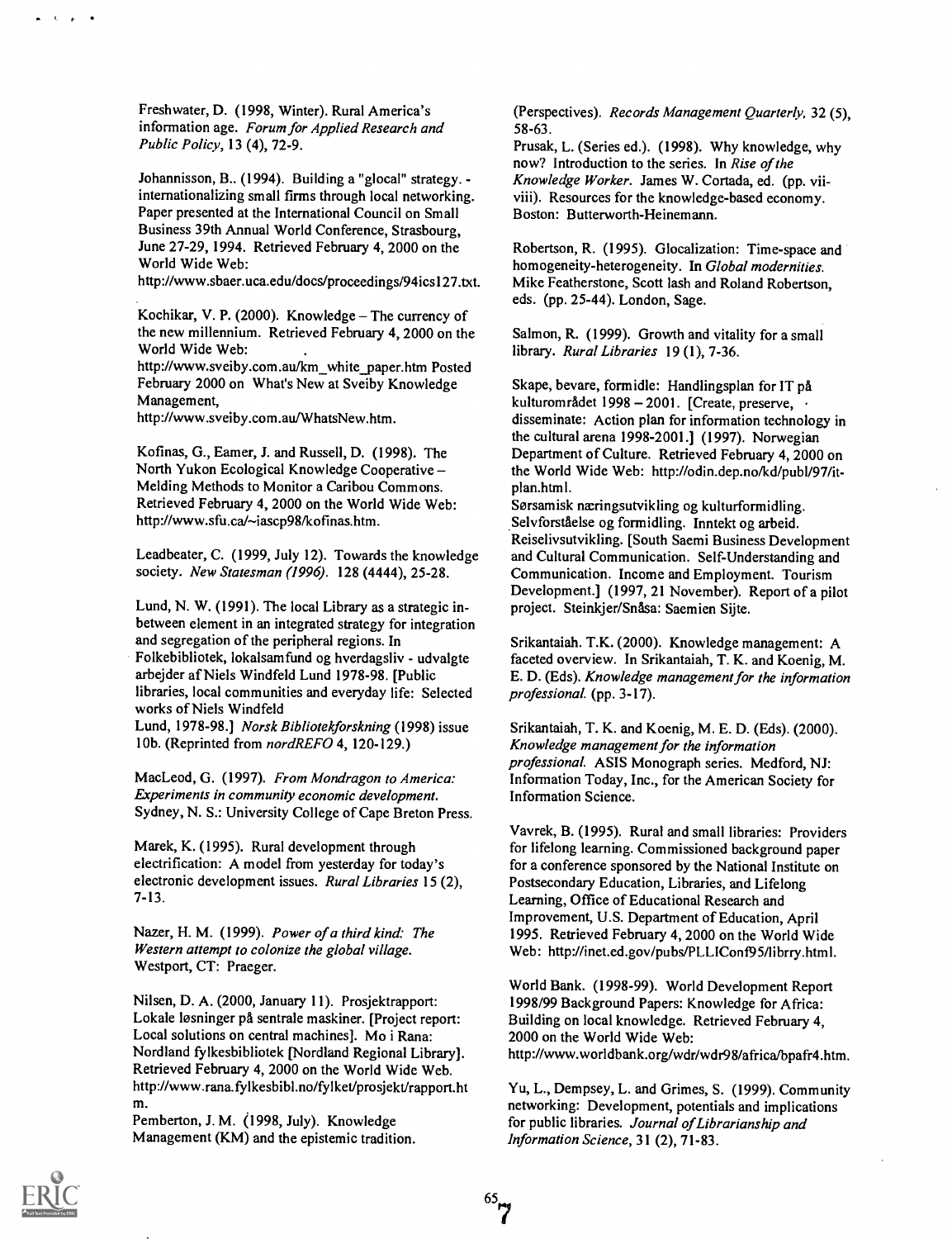



66

 $\bf 8$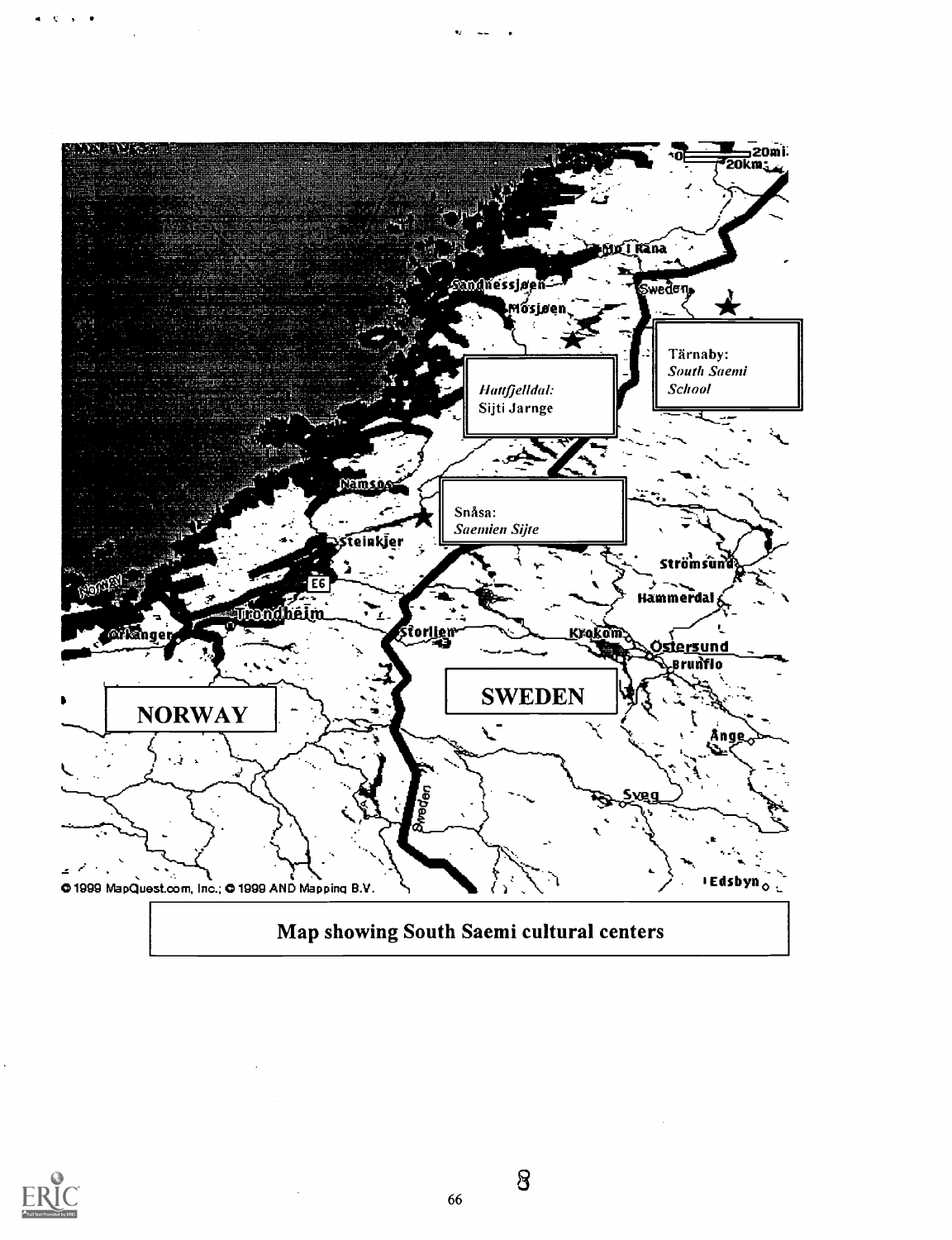U.S. Department of Education Office of Educational Research and Improvement (OERI) National Library of Education (NLE) Educational Resources Information Center (ERIC) ERIC REPRODUCTION RELEASE

I. Document Identification:

Title: Issues Affecting Rural Communities (II)<br>Author: J.C. Montgomery & A.D. Hatchett Kitchenham (eds.)

Corporate Source: Malaspina University- College

Publication Date: JUNE, 200 /

II. Reproduction Release:

In order to disseminate as widely as possible timely and significant<br>materials of interest to the educational community, documents announced in the monthly abstract journal of the ERIC system, Resources in Education (RIE), are usually made available to users in microfiche, reproduced paper copy, and electronic media, and sold through the ERIC Document Reproduction<br>Service (EDRS). Credit is given to the source of each document, and, if reproduction release is granted, one of the following notices is affixed to the document.

If permission is granted to reproduce and disseminate the identified<br>document, please check one of the following three options and sign the release form.

Vevel 1 - Permitting reproduction and dissemination in microfiche or other ERIC archival media (e.g. electronic) and paper copy.

Level 2A - Permitting reproduction and dissemination in microfiche and in electronic media for ERIC archival collection subscribers only.

Level 2B - Permitting reproduction and dissemination in microfiche only.

Documents will be processed as indicated provided reproduction quality permits. If permission to reproduce is granted, but no box is checked, documents will be processed at Level 1.

Sign Here: "I hereby grant to the Educational Resources Information Center (ERIC) nonexclusive permission to reproduce and disseminate this document as indicated above. Reproduction from the ERIC microfiche or electronic media by persons other than ERIC employees and its system contractors requires permission from the copyright holder. Exception is made for non-profit reproduction by libraries and other service agencies to satisfy information needs of educators in response to discrete inquiries."

signature: Montomery position: colifor